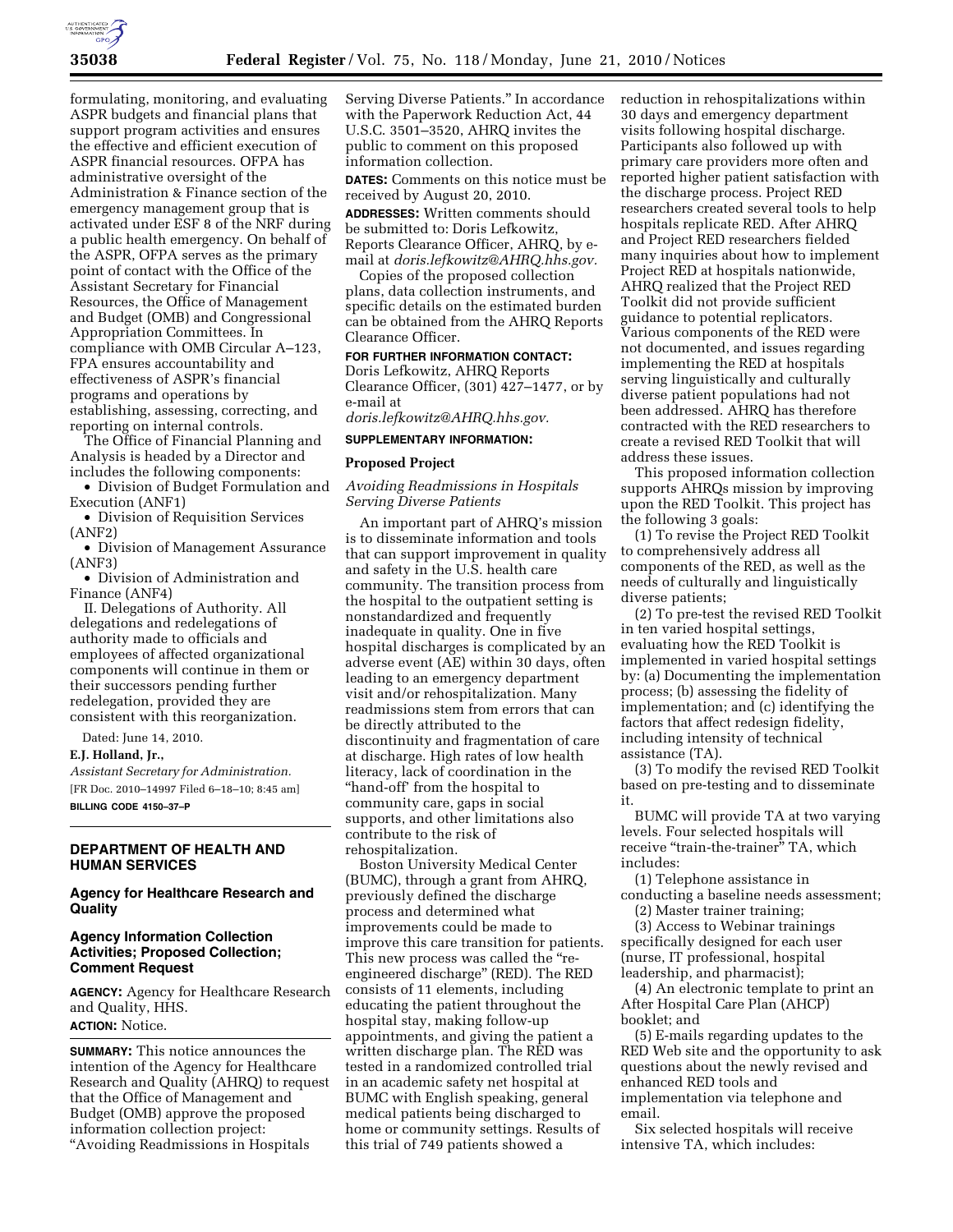(1) Telephone baseline needs assessment;

(2) On-site training;

(3) Monthly semi-structured interviews via phone calls with the implementation team to discuss implementation efforts and barriers;

(4) Adaptation of the revised RED Toolkit to include specific details about the hospital (such as the hospital name on the cover of the AHCP booklet and hospital-specific services provided to patients included in the AHCP booklet);

(5) An assessment and evaluation site visit by the organizational change evaluator (a member of the implementation team), at baseline and 12 months after the start of implementation efforts to interview select participating hospital staff;

6) IT support to install and support the RED Toolkit software to automatically generate the AHCP booklet; and

(7) E-mails regarding updates to the RED Web site and the opportunity to ask questions about the newly revised and enhanced RED tools and implementation via telephone and email.

A diverse group of hospitals will be selected to receive each level of TA, based upon hospital size, location, readmission rate and patient population. Implementing the revised RED Toolkit in diverse settings will provide a better understanding of whether and how RED can be best implemented in different hospital settings.

The project will be framed within a model of organizational change and transformation called the Organizational Transformation Model (OTM), which is based on the evaluation of Robert Wood Johnson Foundation's Pursuing Perfection initiative. OTM identifies key elements that drive dramatic system change and informs the implementation process and impact evaluation. Using a mixed-methods design, the evaluation tracks change over time and across the implementation period within each hospital. The evaluation therefore will encompass feedback on specific implementation processes and factors in microsystems where RED is adopted, in the larger organizational context, and interactions between the two.

This research study is being conducted by AHRQ through its contractor, BUMC, pursuant to AHRQ's statutory authority to conduct and support research on healthcare and disseminate information on systems for the delivery of such care, including activities with respect to the quality, effectiveness, efficiency, appropriateness and value of healthcare services and with respect to quality measurement and improvement. 42 U.S.C. 299(b) and 299a(a)(1) and (2).

## *Method of Collection*

To achieve the projects' second and third goals, the following data collections and training will be implemented for the six hospitals that will receive more TA as well as the 4 hospitals receiving train-the-trainer TA, unless otherwise noted:

(1) Baseline needs assessment to help each hospital plan and prepare for implementation of the revised RED Toolkit and to evaluate it in varied settings. The baseline needs assessment will be administered by telephone, approximately two months prior to implementation, to the key contact at each of the ten study hospitals. The purpose of the assessment is to identify the implementation team, collect some basic information about the hospital, such as the number of beds and if electronic medical records are used, and to establish the baseline readmission rate.

(2) Monthly semi-structured interviews with the key contact or other implementation team member will be conducted monthly for 12 months after implementation. These interviews will be conducted by phone with each of the six hospitals receiving intensive technical assistance (TA) (the two levels of TA are described above). The purpose of these interviews are to allow hospitals to share their experiences with implementing the revised RED Toolkit, their use of specific tools, changes resulting from using the tools and problems encountered implementing the revised RED Toolkit and how they are being addressed.

(3) Baseline semi-structured interviews will be conducted prior to the implementation of the revised RED Toolkit with 15 hospital staff from each of the six study hospitals receiving intensive TA. The purpose of this interview is to measure the staffs opinion of the current discharge process, their perceived need for a redesigned process, and the perceived barriers and facilitators to redesigning the discharge process.

(4) Post implementation semistructured interviews will be conducted 12 months after the implementation of the revised RED Toolkit with 15 hospital staff from each of the six study hospitals receiving intensive TA. The purpose of this interview is to measure the staffs opinion of the redesigned discharge process, which tools were used and their opinion of the tools, and the observed barriers and facilitators to redesigning the discharge process.

(5) Patient surveys will be administered by telephone to a random sample of patients 30 days after being discharged from one of the six intensive TA study hospitals. The purpose of this survey is to measure patient outcomes, including satisfaction with the care they received, 30-day hospital and emergency department visits, and physician appointments, to help determine the success of the RED Toolkit implementation in diverse patient populations. The survey will be administered by a hospital staff member to patients during the preimplementation period and again during the post-implementation period to compare patient outcomes.

(6) Medical record review of patient outcomes at all ten study hospitals. This data collection will be conducted both pre- and postimplementation of the revised RED Toolkit and will inform the success of the revised RED Toolkit implementation in diverse patient populations. Outcomes to be collected include process outcomes, such as primary care provider appointments scheduled prior to discharge, and patient outcomes, such as 30-day hospital and emergency department visits.

(7) Master trainer training will be conducted with 3 staff members from each of the 4 hospitals receiving trainthe-trainer TA. These people will be trained to administer the RED Toolkit and be able to use recorded Webinar training sessions within their organization. They will be invited to travel to BUMC for a 2-day onsite orientation of the RED intervention. These people will meet with several members of the BUMC implementation team (physician leader, discharge advocate nurse) and will have the opportunity to shadow the nurse discharge advocates in conducting the RED intervention.

(8) Intensive training will be conducted with about 28 staff from each of the 6 hospitals receiving intensive TA. The training will consist of a twoday on-site orientation and training at each hospital conducted by the BUMC implementation team. The BUMC implementation team will consist of a physician researcher, a discharge advocate nurse, an organizational change champion/evaluator and the information technology expert. The BUMC team will spend two days, 8 hours per day, to train the relevant hospital staff to perform the 11 components of the RED discharge. The training will include material for senior hospital management, hospital physicians, nurses, IT staff, and pharmacists.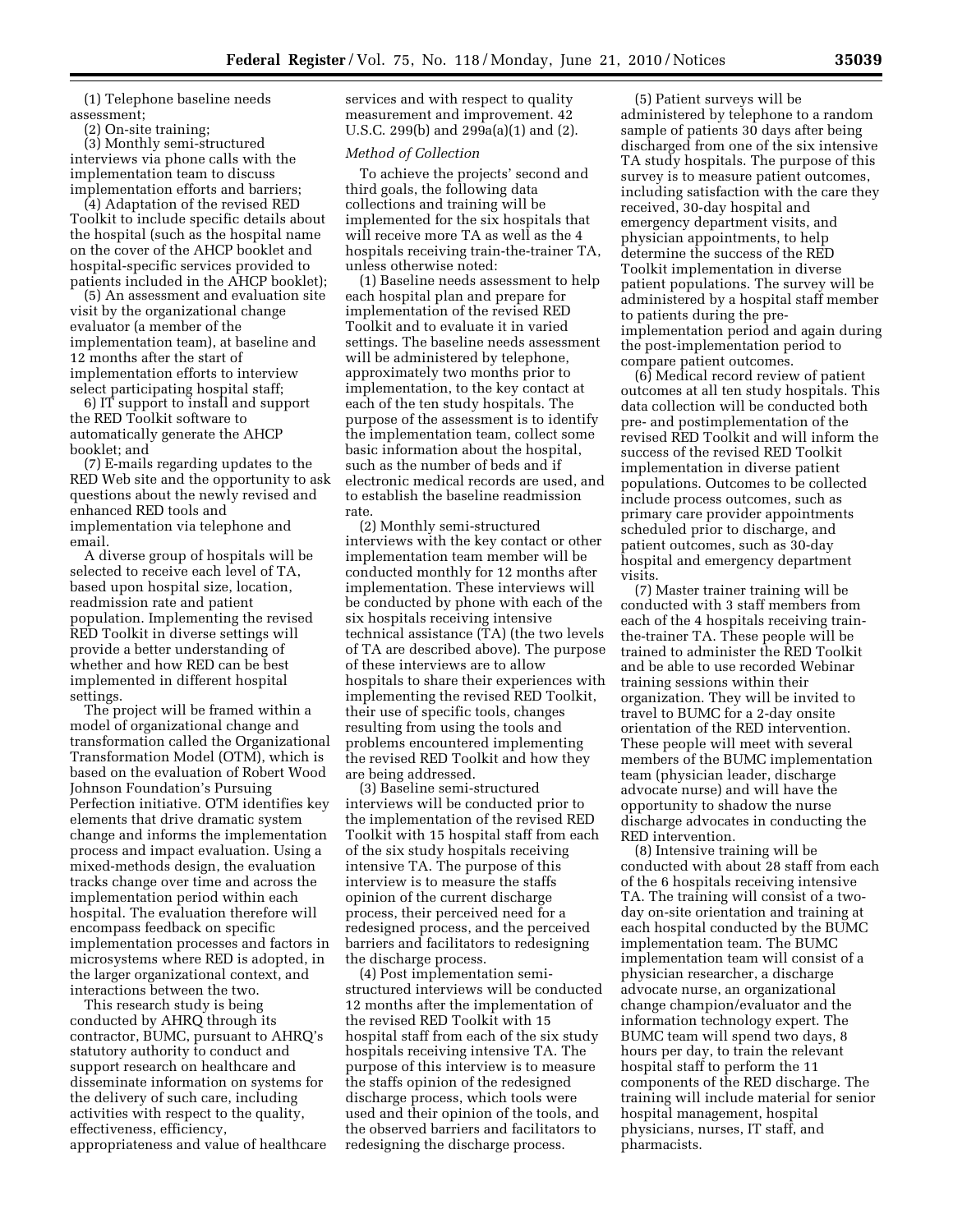### *Estimated Annual Respondent Burden*

Exhibit 1 shows the estimated annualized burden hours associated with the respondent's time to participate in this research. The baseline needs assessment will be administered to the key contact at each of the 10 participating hospitals and takes about 2 hours to complete. Monthly semistructured interviews with the key contact or other implementation team member will be conducted monthly for 12 months after implementation. These interviews will be conducted by phone with each of the six hospitals receiving

intensive TA and will require 1 hour to complete. Both the base-line and postimplementation semi-structured interviews will be conducted with 15 staff members from each of the 6 hospitals receiving intensive TA and will last about one hour. The patient survey will be administered twice, pre and post implementation, to 3,108 patients recently discharged from one of the 6 hospitals receiving intensive TA and requires 10 minutes to complete. Medical record review will be performed at all 10 participating hospitals both pre- and postimplementation and will take about 41.6 hours. Master trainer training will be conducted with 3 staff members from each of the 4 hospitals receiving train the trainer TA and will last 16 hours. Intensive training will be conducted with about 28 staff members from each of the 6 hospitals receiving intensive TA and will also last 16 hours. The total annualized burden is estimated to be 5,020 hours.

Exhibit 2 shows the estimated annualized cost burden associated with the respondent's time to participate in this research. The total annualized cost burden is estimated to be \$162,157.

# EXHIBIT 1—ESTIMATED ANNUALIZED BURDEN HOURS

| Form name | Number of<br>respondents | Number of<br>responses per<br>respondent | Hours per<br>response | Total burden<br>hours                               |
|-----------|--------------------------|------------------------------------------|-----------------------|-----------------------------------------------------|
|           | 10<br>3.108<br>ิค        | 12<br>15<br>15<br>28                     | 10/60<br>41.6<br>16   | 20<br>72<br>90<br>90<br>.036<br>832<br>192<br>2.688 |
| Total     | 3.156                    | na                                       | na                    | 5.020                                               |

## EXHIBIT 2—ESTIMATED ANNUALIZED COST BURDEN

| Form name | Number of<br>respondents | Total burden<br>hours | Average<br>hourly wage<br>rate* | Total cost<br>burden |
|-----------|--------------------------|-----------------------|---------------------------------|----------------------|
|           | 10                       | 20                    | $a$ \$41.94                     | \$839                |
|           |                          | 72                    | $b$ 40.91                       | 2.946                |
|           |                          | 90                    | $^{\circ}38.51$                 | 3,466                |
|           |                          | 90                    | $d$ 38.51                       | 3,466                |
|           | 3.108                    | 1.036                 | 20.32                           | 21.052               |
|           |                          | 832                   | 17.32                           | 14.410               |
|           |                          | 192                   | 931.31                          | 6,012                |
|           |                          | 2.688                 | $h$ 40.91                       | 109.966              |
| Total     | 3.156                    | 5.020                 | na                              | 162.157              |

\* Based upon the mean of the average wages, National Compensation Survey: Occupational wages in the United States May 2008, ''U.S. De-

partment of Labor, Bureau of Labor Statistics."<br>- ª 75% Nurses (29–1111, \$31.31/hr), 20% Physicians (29–1069, \$79.33/hr) and 5% General and Operations Managers (29–1069, \$51.91/hr);<br>ʰ 80% Nurses and 20% Physicians; ° and ª sistants (43–9111, \$17.32/hr); 9100% Nurses; <sup>h</sup> 80% Nurses and 20% Physicians.

## *Estimated Annual Costs to the Federal Government*

this clearance. The total cost is \$449,976.

Exhibit 3 shows the total and annualized cost over the 18 months of

## EXHIBIT 3—ESTIMATED TOTAL AND ANNUALIZED COST

| Cost component | Total cost | Annual cost |
|----------------|------------|-------------|
|                | \$97,413   | \$64.942    |
|                | 98,080     | 65.387      |
|                | 84,563     | 56,375      |
|                | 52,215     | 34,810      |
|                | 3.184      | 2.123       |
|                | 28.892     | 19.261      |